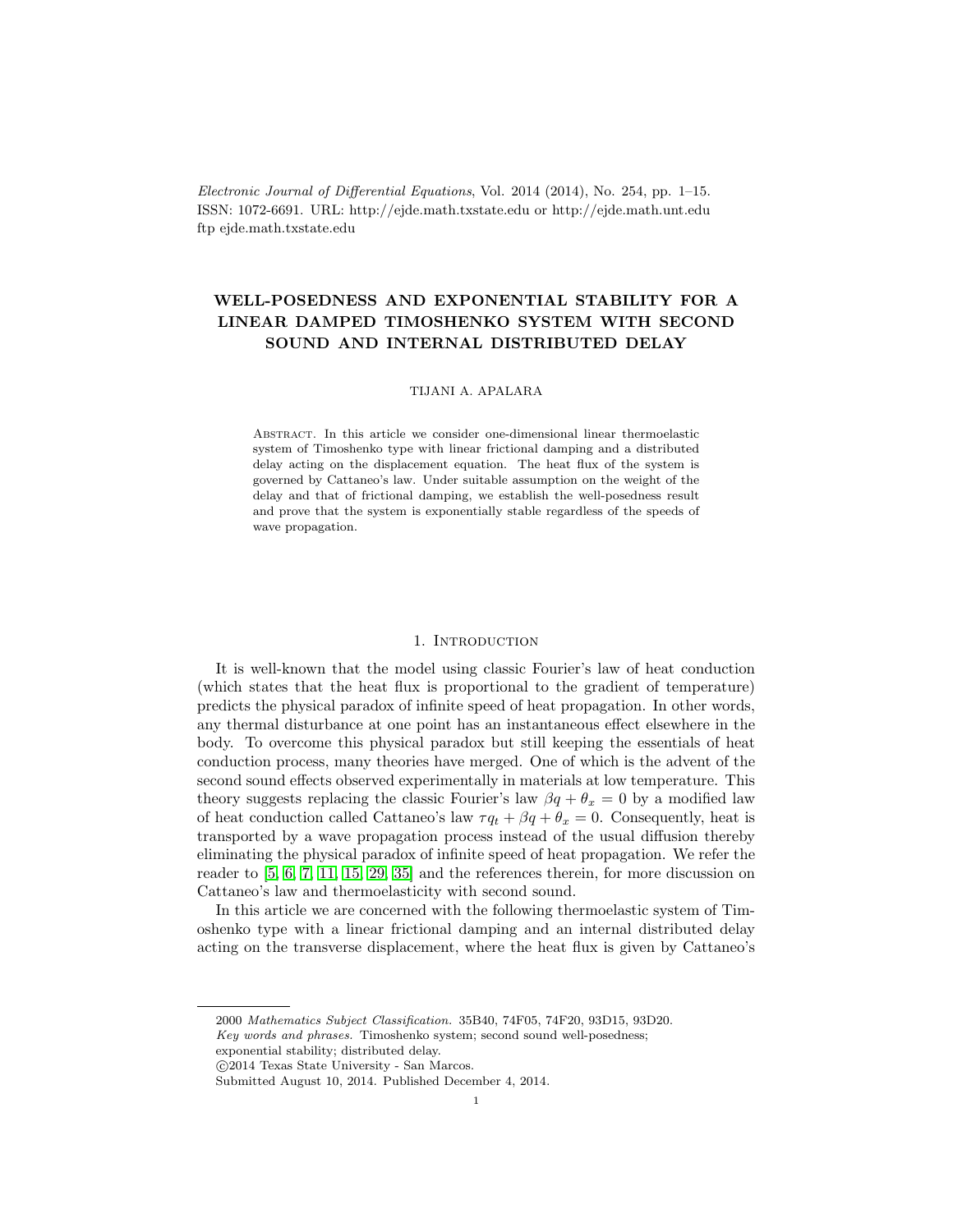law:

<span id="page-1-0"></span>
$$
\rho_1 \varphi_{tt} - \kappa (\varphi_x + \psi)_x + \mu_1 \varphi_t + \int_{\tau_1}^{\tau_2} \mu_2(s) \varphi_t(x, t - s) ds = 0 \text{ in } (0, 1) \times (0, \infty),
$$
  
\n
$$
\rho_2 \psi_{tt} - b\psi_{xx} + \kappa (\varphi_x + \psi) + \delta \theta_x = 0 \text{ in } (0, 1) \times (0, \infty),
$$
  
\n
$$
\rho_3 \theta_t + q_x + \delta \psi_{tx} = 0 \text{ in } (0, 1) \times (0, \infty),
$$
  
\n
$$
\tau q_t + \beta q + \theta_x = 0 \text{ in } (0, 1) \times (0, \infty),
$$
  
\n
$$
\varphi(x, 0) = \varphi_0(x), \quad \varphi_t(x, 0) = \varphi_1(x), \quad \theta(x, 0) = \theta_0(x) \text{ in } (0, 1),
$$
  
\n
$$
\psi(x, 0) = \psi_0(x), \quad \psi_t(x, 0) = \psi_1(x), \quad q(x, 0) = q_0(x) \text{ in } (0, 1),
$$
  
\n
$$
\varphi(0, t) = \varphi(1, t) = \psi_x(0, t) = \psi_x(1, t) = \theta(0, t) = \theta(1, t) = 0 \text{ in } (0, \infty),
$$
  
\n
$$
\varphi_t(x, -t) = f_0(x, t) \text{ in } (0, 1) \times (0, \tau_2).
$$
  
\n(1.1)

Here  $\varphi = \varphi(x, t)$  is the transverse displacement of the beam,  $\psi = \psi(x, t)$  is the rotation angle,  $\theta = \theta(x, t)$  is the difference temperature,  $q = q(x, t)$  is the heat flux,  $\varphi_0, \varphi_1, \psi_0, \psi_1, \theta_0, q_0$  are initial data, and  $f_0$  is history function. The coefficients,  $\rho_1, \rho_2, b, \kappa, \delta, \beta, \mu_1$  are positive constants, and  $\mu_2 : [\tau_1, \tau_2] \to \mathbb{R}$  is a bounded function, where  $\tau_1$  and  $\tau_2$  are two real numbers satisfying  $0 \leq \tau_1 < \tau_2$ . The parameter  $\tau > 0$  is the relaxation time describing the time lag in the response of the heat flux to a gradient in the temperature. The purpose of this paper is to study the well-posedness and the asymptotic behavior of the solution of [\(1.1\)](#page-1-0) regardless of the speeds of wave propagation.

Delay effects arise in many applications and practical problems (see for instance [\[3,](#page-13-5) [31\]](#page-14-2)) and it has attracted lots of attentions from researchers in diverse fields of human endeavor such as mathematics, engineering, science, and economics. It has been established that voluntary introduction of delay can benefit the control (see [\[1\]](#page-13-6)). On the other hand, it may not only destabilize a system which is asymptotically stable in the absence of delay but may also lead to ill-posedness (see [\[8,](#page-13-7) [30\]](#page-14-3) and the references therein). Therefore, the issue of well-posedness and the stability result of systems with delay are of practical and theoretical importance.

Nicaise and Pignotti [\[24\]](#page-13-8) considered wave equation with linear frictional damping and internal distributed delay

$$
u_{tt} - \Delta u + \mu_1 u_t + a(x) \int_{\tau_1}^{\tau_2} \mu_2(s) u_t(t-s) ds = 0
$$

in  $\Omega \times (0, \infty)$ , with initial and mixed Dirichlet-Neumann boundary conditions and a is a function chosen in an appropriate space. They established exponential stability of the solution under the assumption that

<span id="page-1-1"></span>
$$
||a||_{\infty} \int_{\tau_1}^{\tau_2} \mu_2(s) ds < \mu_1.
$$
 (1.2)

The authors also obtained the same result when the distributed delay acted on the part of the boundary. Recently, Mustafa and Kafini [\[21\]](#page-13-9) considered a thermoelastic system with internal distributed delay

$$
au_{tt} - du_{xx} + \beta \theta_x = 0
$$

$$
b\theta_t - \mu_1 \theta_{xx} - \int_{\tau_1}^{\tau_2} \mu_2(s)\theta_{xx}(t-s)ds + \beta u_{xt} = 0
$$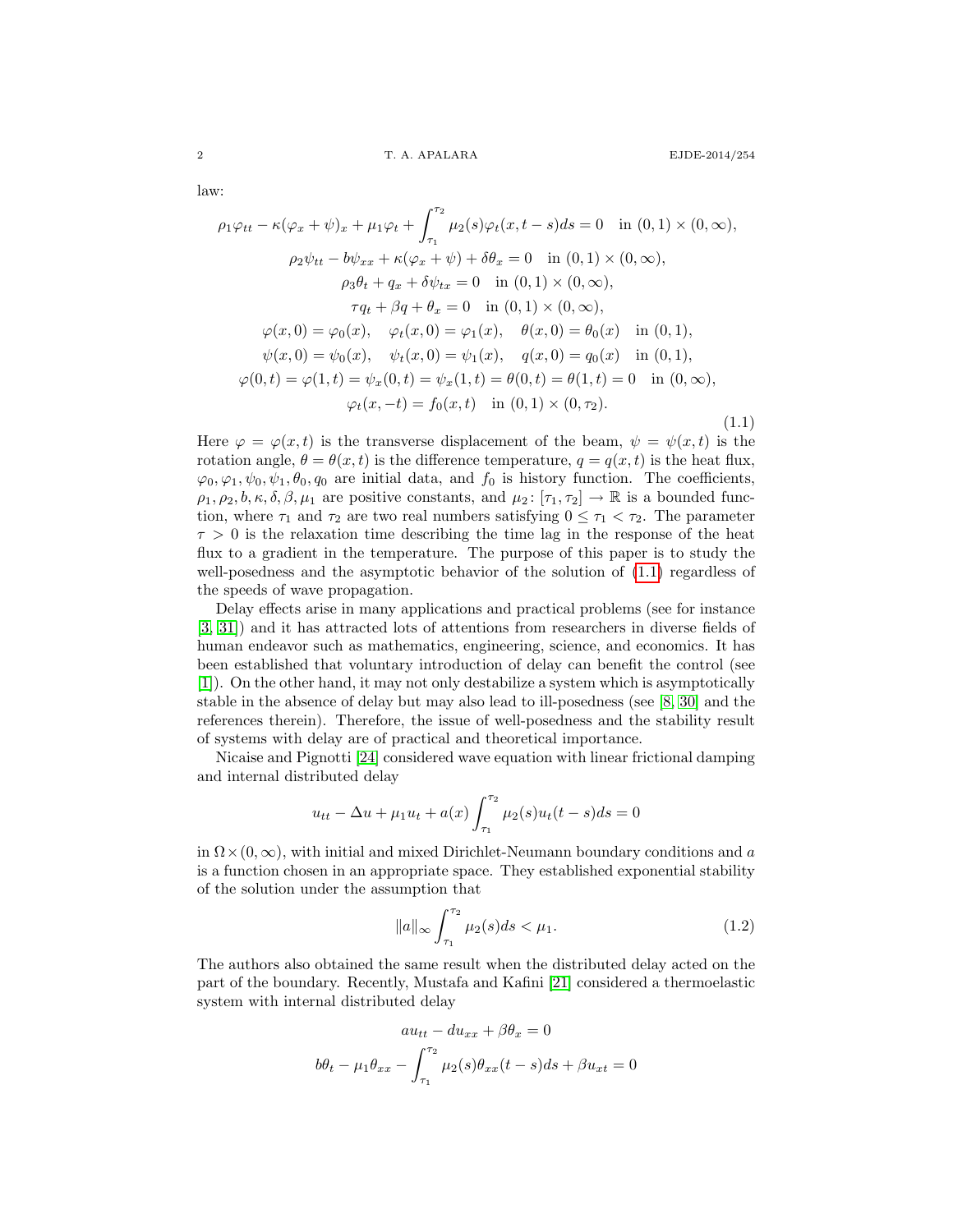in  $(0, L) \times (0, \infty)$ , and proved that the damping effect via heat conduction is strong enough to exponentially stabilize the system provided  $(1.2)$  (with  $a = 1$ ) holds. See [\[22\]](#page-13-10) for similar result concerning boundary distributed delay. Interested reader is referred to [\[2,](#page-13-11) [12,](#page-13-12) [13,](#page-13-13) [17,](#page-13-14) [19,](#page-13-15) [20,](#page-13-16) [23,](#page-13-17) [25,](#page-13-18) [26,](#page-13-19) [28,](#page-14-4) [32,](#page-14-5) [33\]](#page-14-6), for more results concerning other types of delay (constant or time-varying delay).

In the absence of delay ( $\mu_2 \equiv 0$ ), Messaoudi et al [\[16\]](#page-13-20) considered [\(1.1\)](#page-1-0) for both linear and nonlinear case and proved that the system is exponentially stable without any restriction on the coefficients. Whereas, in the absence of both the frictional damping  $(\mu_1 = 0)$  and delay, Fernández Sare and Racke [\[9\]](#page-13-21) proved that the system is no longer exponentially stable even in the presence of viscoelastic damping term of the form  $\int_0^{\infty} g(s)\varphi_{xx}(t-s)ds$  in the second equation of [\(1.1\)](#page-1-0). The results of [\[9\]](#page-13-21) were generalized by Guesmia et al  $[10]$  to the case where g does not converge exponentially to zero. On the other hand, if the infinite memory is considered in the first equation, then it was proved in [\[10\]](#page-13-22) that the uniform stability (exponential, polynomial or others depending on the growth of  $g$  at infinity) holds without any restriction on the parameters. Very recently, Santos et al [\[34\]](#page-14-7) improved the result of [\[9\]](#page-13-21) (for  $g = 0$ ) by introducing a new stability number

$$
\chi = \left(\tau - \frac{\rho_1}{\kappa \rho_3}\right) \left(\rho_2 - \frac{b\rho_1}{\kappa}\right) - \frac{\tau \rho_1 \delta^2}{\kappa \rho_3}
$$

and proved that the corresponding semigroup associated to the system is exponentially stable if and only if  $\chi = 0$ , otherwise there is a lack of exponential stability. In addition to the absence of frictional damping and delay, if  $\tau = 0$  (classical thermoelasticity) then Rivera and Racke [\[18\]](#page-13-23) proved that [\(1.1\)](#page-1-0) is exponentially stable if the propagation speeds are equal i.e.  $\frac{\kappa}{\rho_1} = \frac{b}{\rho_2}$ , otherwise a weaker rate of decay is obtained for strong solutions.

In this present work we consider [\(1.1\)](#page-1-0) and prove the well-posedness and establish exponential stability results regardless of the speeds of wave propagation. Our work extends the stability results in [\[16\]](#page-13-20) to Timoshenko systems with distributed delay acting on the displacement equation.

The rest of this article is organized as follows. In section 2, we introduce some transformations and state the assumption needed in our work. In section 3, we use the semigroup method to prove the well-posedness of our problem. In the last section, we state and prove our stability result. We use c throughout this paper to denote a generic positive constant.

#### 2. Preliminaries

As in [\[24\]](#page-13-8), we introduce the new variable

$$
z(x, \rho, s, t) = \varphi_t(x, t - \rho s) \quad \text{in } (0, 1) \times (0, 1) \times (\tau_1, \tau_2) \times (0, \infty). \tag{2.1}
$$

It is straight forward to check that z satisfies

$$
sz_t(x, \rho, s, t) + z_{\rho}(x, \rho, s, t) = 0 \quad \text{in } (0, 1) \times (0, 1) \times (\tau_1, \tau_2) \times (0, \infty).
$$

Consequently, problem [\(1.1\)](#page-1-0) is equivalent to

$$
\rho_1 \varphi_{tt} - \kappa (\varphi_x + \psi)_x + \mu_1 \varphi_t + \int_{\tau_1}^{\tau_2} \mu_2(s) z(x, 1, s, t) ds = 0 \text{ in } (0, 1) \times (0, \infty),
$$
  

$$
\rho_2 \psi_{tt} - b \psi_{xx} + \kappa (\varphi_x + \psi) + \delta \theta_x = 0 \text{ in } (0, 1) \times (0, \infty),
$$
  

$$
\rho_3 \theta_t + q_x + \delta \psi_{tx} = 0 \text{ in } (0, 1) \times (0, \infty),
$$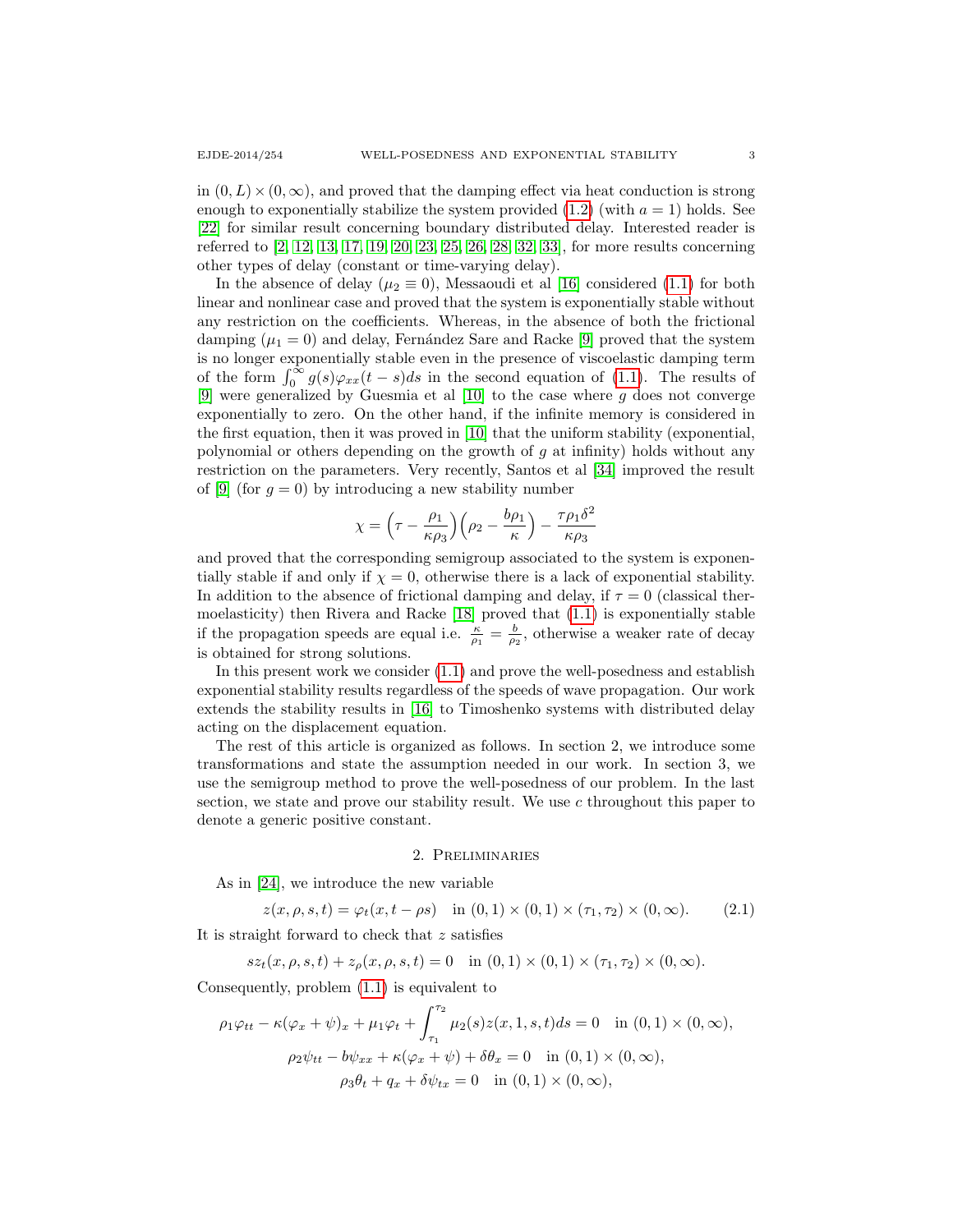4 T. A. APALARA EJDE-2014/254

$$
\tau q_t + \beta q + \theta_x = 0 \quad \text{in } (0,1) \times (0,\infty),
$$
  
\n
$$
sz_t(x,\rho,s,t) + z_\rho(x,\rho,s,t) = 0 \quad \text{in } (0,1) \times (0,1) \times (\tau_1,\tau_2) \times (0,\infty),
$$
  
\n
$$
z(x,0,s,t) = \varphi_t \quad \text{in } (0,1) \times (\tau_1,\tau_2) \times (0,\infty)
$$
  
\n
$$
\varphi(x,0) = \varphi_0(x), \quad \varphi_t(x,0) = \varphi_1(x), \quad \theta(x,0) = \theta_0(x) \quad \text{in } (0,1),
$$
  
\n
$$
\psi(x,0) = \psi_0(x), \quad \psi_t(x,0) = \psi_1(x), \quad q(x,0) = q_0(x) \quad \text{in } (0,1),
$$
  
\n
$$
\varphi(0,t) = \varphi(1,t) = \psi_x(0,t) = \psi_x(1,t) = \theta(0,t) = \theta(1,t) = 0 \quad \text{in } (0,\infty),
$$
  
\n
$$
z(x,\rho,s,0) = f_0(x,\rho s) \quad \text{in } (0,1) \times (0,1) \times (0,\tau_2).
$$
  
\n(2.2)

Concerning the weight of the delay, we assume that

<span id="page-3-2"></span><span id="page-3-0"></span>
$$
\int_{\tau_1}^{\tau_2} |\mu_2(s)| ds < \mu_1 \tag{2.3}
$$

and establish the well-posedness as well as the exponential stability results of the energy  $E$ , defined by

<span id="page-3-3"></span>
$$
E(t) = \frac{1}{2} \int_0^1 \left[ \rho_1 \varphi_t^2 + \rho_2 \psi_t^2 + b \psi_x^2 + \kappa (\varphi_x + \psi)^2 + \rho_3 \theta^2 + \tau q^2 \right] dx
$$
  
+ 
$$
\frac{1}{2} \int_0^1 \int_0^1 \int_{\tau_1}^{\tau_2} s |\mu_2(s)| z^2(x, \rho, s, t) ds d\rho dx.
$$
 (2.4)

Meanwhile, using  $(2.2)_2$  $(2.2)_2$ ,  $(2.2)_4$ , and the boundary conditions, we conclude that

<span id="page-3-1"></span>
$$
\frac{d^2}{dt^2} \int_0^1 \psi(x,t) + \frac{\kappa}{\rho_2} \int_0^1 \psi(x,t) = 0 \text{ and } \frac{d}{dt} \int_0^1 q(x,t) + \frac{\beta}{\tau} \int_0^1 q(x,t) = 0. \tag{2.5}
$$

So, by solving [\(2.5\)](#page-3-1) and using the initial data of  $\psi$  and  $q$ , we obtain

$$
\int_0^1 \psi(x,t) dx = \left(\int_0^1 \psi_0(x) dx\right) \cos\sqrt{\frac{\kappa}{\rho_2}}t + \sqrt{\frac{\rho_2}{\kappa}} \left(\int_0^1 \psi_1(x) dx\right) \sin\sqrt{\frac{\kappa}{\rho_2}}t
$$

and

$$
\int_0^1 q(x,t) dx = \left(\int_0^1 q_0(x) dx\right) \exp(-\frac{\beta}{\tau}t).
$$

Consequently, if we let

$$
\overline{\psi}(x,t) = \psi(x,t) - \left(\int_0^1 \psi_0(x) dx\right) \cos\sqrt{\frac{\kappa}{\rho_2}}t - \sqrt{\frac{\rho_2}{\kappa}} \left(\int_0^1 \psi_1(x) dx\right) \sin\sqrt{\frac{\kappa}{\rho_2}}t,
$$

$$
\overline{q}(x,t) = q(x,t) - \left(\int_0^1 q_0(x) dx\right) \exp(-\frac{\beta}{\tau}t).
$$

Then it follows that

$$
\int_0^1 \overline{\psi}(x,t) dx = 0 \text{ and } \int_0^1 \overline{q}(x,t) dx = 0, \quad \forall t \ge 0.
$$

Therefore, the use of Poincaré's inequality for  $\overline{\psi}$  is justified. In addition, simple substitution shows that  $(\varphi, \overline{\psi}, \theta, \overline{q}, z)$  satisfies system  $(2.2)$  with initial data for  $\overline{\psi}$ and  $\bar{q}$  given as

$$
\overline{\psi}_0(x) = \psi_0(x) - \int_0^1 \psi_0(x) dx, \quad \overline{\psi}_1(x) = \psi_1(x) - \int_0^1 \psi_1(x) dx,
$$

$$
\overline{q}_0(x) = q_0(x) - \int_0^1 q_0(x) dx
$$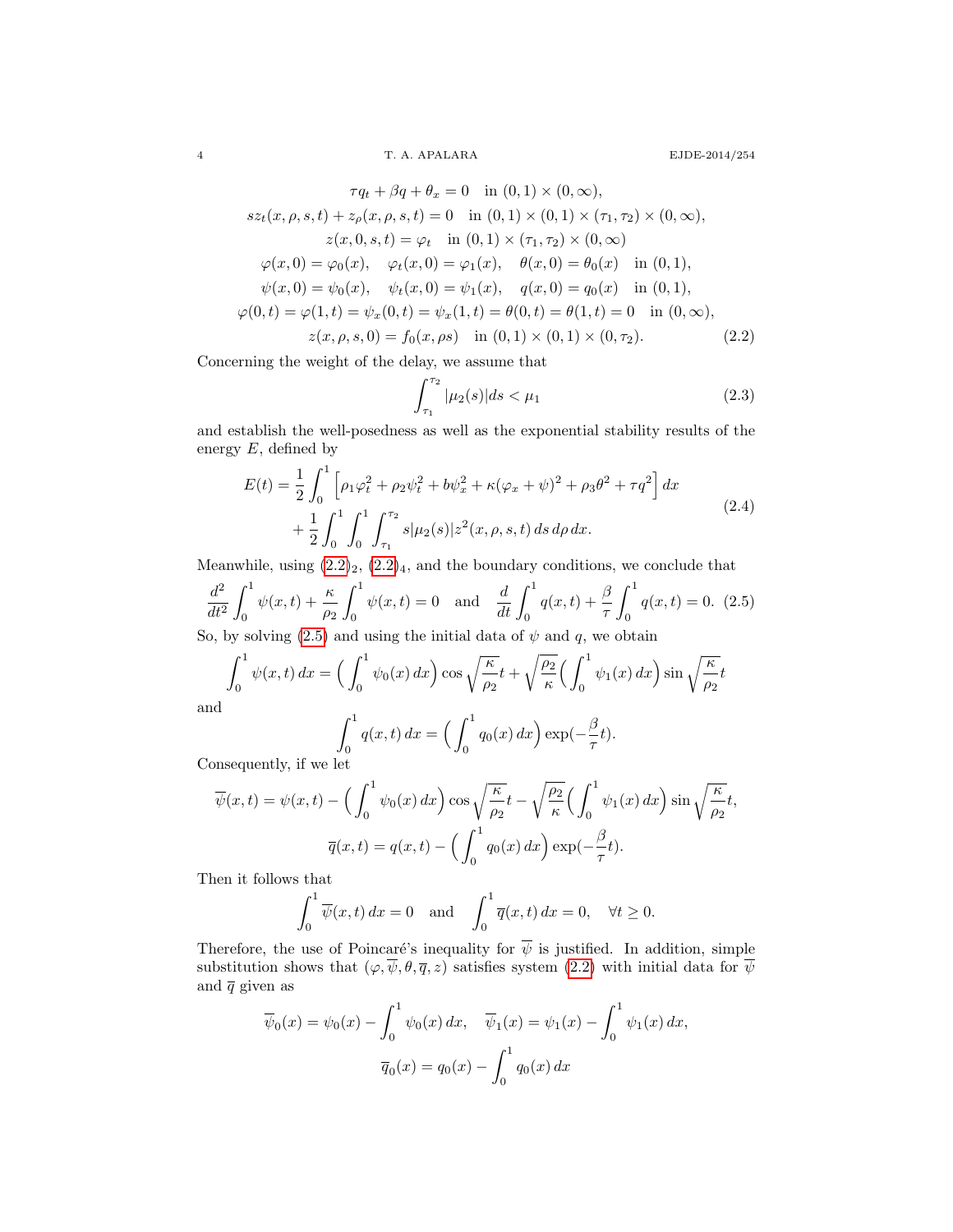instead of  $\psi_0(x), \psi_1(x)$  for  $\psi$ , and  $q_0$  for q, respectively. Henceforth, we work with  $\overline{\psi}$  and  $\overline{q}$  instead of  $\psi$  and  $q$  but write  $\psi$  and  $q$  for simplicity of notation.

## 3. Well-posedness of the problem

In this section, we prove the existence and uniqueness of solutions for [\(2.2\)](#page-3-0) using semigroup theory. Introducing the vector function  $\Phi = (\varphi, u, \psi, v, \theta, q, z)^T$ , where  $u = \varphi_t$  and  $v = \psi_t$ , system [\(2.2\)](#page-3-0) can be written as

<span id="page-4-0"></span>
$$
\Phi'(t) + \mathcal{A}\Phi(t) = 0, \quad t > 0,
$$
  

$$
\Phi(0) = \Phi_0 = (\varphi_0, \varphi_1, \psi_0, \psi_1, \theta_0, q_0, f_0)^T,
$$
\n(3.1)

where the operator  $A$  is defined by

$$
\mathcal{A}\Phi = \begin{pmatrix}\n-u \\
-\frac{\kappa}{\rho_1}(\varphi_x + \psi)_x + \frac{\mu_1}{\rho_1}u + \frac{1}{\rho_1}\int_{\tau_1}^{\tau_2}\mu_2(s)z(x,1,s)\,ds \\
-v \\
-\frac{b}{\rho_2}\psi_{xx} + \frac{\kappa}{\rho_2}(\varphi_x + \psi) + \frac{\delta}{\rho_2}\theta_x \\
\frac{1}{\rho_3}q_x + \frac{\delta}{\rho_3}v_x \\
\frac{\beta}{\rho}q + \frac{1}{\tau}\theta_x \\
\frac{1}{s}z_\rho(x,\rho,s)\n\end{pmatrix}.
$$

We consider the following spaces

$$
L_{\star}^{2}(0,1) = \{ w \in L^{2}(0,1) : \int_{0}^{1} w(s) ds = 0 \}, \quad H_{\star}^{1}(0,1) = H^{1}(0,1) \cap L_{\star}^{2}(0,1),
$$

$$
H_{\star}^{2}(0,1) = \{ w \in H^{2}(0,1) : w_{x}(0) = w_{x}(1) = 0 \}.
$$

Let

$$
\mathcal{H} := H_0^1(0,1) \times L^2(0,1) \times H_\star^1(0,1) \times L_\star^2(0,1) \times L^2(0,1) \times L_\star^2(0,1) \times L_\star^2(0,1) \times L^2((0,1) \times (0,1) \times (\tau_1, \tau_2))
$$

be the Hilbert space equipped with the inner product

$$
(\Phi, \tilde{\Phi})_{\mathcal{H}} = \kappa \int_0^1 (\varphi_x + \psi)(\tilde{\varphi}_x + \tilde{\psi}) dx + \rho_1 \int_0^1 u \tilde{u} dx + b \int_0^1 \psi_x \tilde{\psi}_x dx + \rho_2 \int_0^1 v \tilde{v} dx + \rho_3 \int_0^1 \theta \tilde{\theta} dx + \tau \int_0^1 q \tilde{q} dx + \int_0^1 \int_0^1 \int_{\tau_1}^{\tau_2} s |\mu_2(s)| z(x, \rho, s) \tilde{z}(x, \rho, s) ds d\rho dx.
$$

The domain of A is

$$
D(\mathcal{A}) = \left\{ \Phi \in \mathcal{H} : \varphi \in H^2(0,1) \cap H_0^1(0,1), \ \psi \in H^2_{\star}(0,1) \cap H_{\star}^1(0,1), \ u, \theta \in H_0^1(0,1), \ v, q \in H_{\star}^1(0,1), \ z(x,0,s) = u, \ z, z_{\rho} \in L^2((0,1) \times (0,1) \times (\tau_1, \tau_2)) \right\}
$$

Clearly,  $D(\mathcal{A})$  is dense in  $\mathcal{H}$ .

We have the following existence and uniqueness result.

<span id="page-4-1"></span>**Theorem 3.1.** Let  $\Phi_0 \in \mathcal{H}$ , then there exists a unique solution  $\Phi \in C(\mathbb{R}^+, \mathcal{H})$  of problem [\(3.1\)](#page-4-0). Moreover, if  $\Phi_0 \in D(\mathcal{A})$ , then  $\Phi \in C(\mathbb{R}^+, D(\mathcal{A})) \cap C^1(\mathbb{R}^+, \mathcal{H})$ .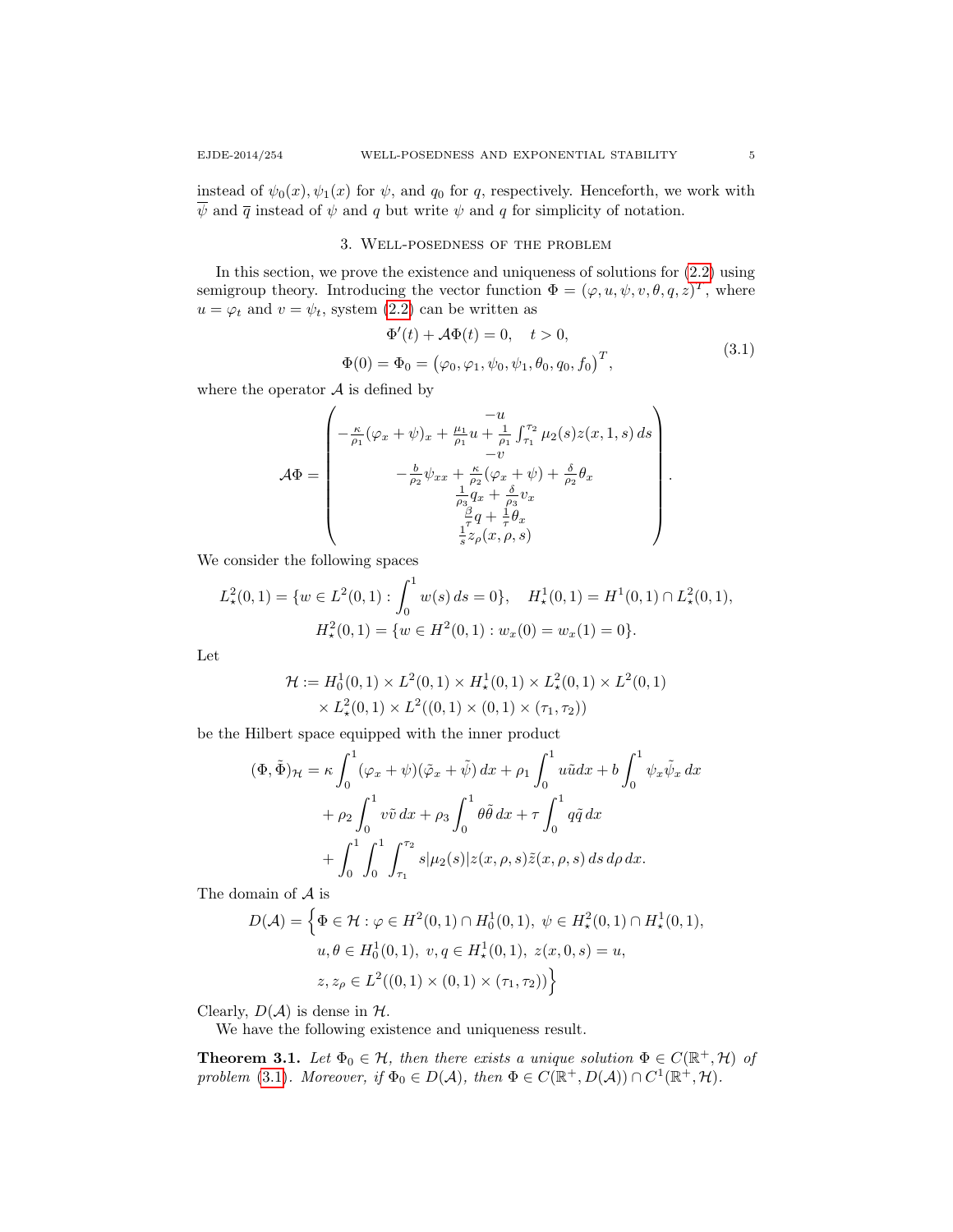*Proof.* The result follows from Lumer-Phillips theorem provided we prove that  $A$ is a maximal monotone operator. In what follows, we prove that  $A$  is monotone. For any  $\Phi \in D(\mathcal{A})$ , and using the inner product, we obtain

<span id="page-5-0"></span>
$$
(\mathcal{A}\Phi, \Phi)_{\mathcal{H}}
$$
  
=  $\beta \int_0^1 q^2 dx + \frac{1}{2} \int_0^1 \int_{\tau_1}^{\tau_2} |\mu_2(s)| z^2(x, 1, s) ds dx$   
+  $(\mu_1 - \frac{1}{2} \int_{\tau_1}^{\tau_2} |\mu_2(s)| ds) \int_0^1 u^2 dx + \int_0^1 u \int_{\tau_1}^{\tau_2} \mu_2(s) z(x, 1, s) ds dx.$  (3.2)

Using Young's inequality, the last term in [\(3.2\)](#page-5-0), we have

<span id="page-5-1"></span>
$$
-\int_0^1 u \int_{\tau_1}^{\tau_2} \mu_2(s) z(x, 1, s) ds dx
$$
  
\n
$$
\leq \frac{1}{2} \int_{\tau_1}^{\tau_2} |\mu_2(s)| ds \int_0^1 u^2 dx + \frac{1}{2} \int_0^1 \int_{\tau_1}^{\tau_2} |\mu_2(s)| z^2(x, 1, s) ds dx.
$$
\n(3.3)

Substituting [\(3.3\)](#page-5-1) in [\(3.2\)](#page-5-0) yields

$$
(\mathcal{A}\Phi,\Phi)_{\mathcal{H}} \geq \beta \int_0^1 q^2 dx + \left(\mu_1 - \int_{\tau_1}^{\tau_2} |\mu_2(s)| ds\right) \int_0^1 u^2 dx.
$$

By [\(2.3\)](#page-3-2), it follows that  $(A\Phi, \Phi)_{\mathcal{H}} \geq 0$ , which implies that A is monotone. Next, we prove that the operator  $I + A$  is surjective. Given  $G = (g_1, g_2, g_3, g_4, g_5, g_6, g_7)^T \in$ H, we prove that there exists  $\Phi \in D(\mathcal{A})$  satisfying

<span id="page-5-5"></span>
$$
\Phi + \mathcal{A}\Phi = G; \tag{3.4}
$$

that is,

<span id="page-5-2"></span>
$$
-u + \varphi = g_1 \in H_0^1(0, 1)
$$
  
\n
$$
-\kappa(\varphi_x + \psi)_x + (\rho_1 + \mu_1)u + \int_{\tau_1}^{\tau_2} \mu_2(s)z(x, 1, s)ds = \rho_1 g_2 \in L^2(0, 1)
$$
  
\n
$$
-v + \psi = g_3 \in H_\star^1(0, 1)
$$
  
\n
$$
-b\psi_{xx} + \kappa(\varphi_x + \psi) + \delta\theta_x + \rho_2 v = \rho_2 g_4 \in L_\star^2(0, 1)
$$
  
\n
$$
q_x + \delta v_x + \rho_3 \theta = \rho_3 g_5 \in L^2(0, 1)
$$
  
\n
$$
(\beta + \tau)q + \theta_x = \tau g_6 \in L_\star^2(0, 1)
$$
  
\n
$$
z_\rho(x, \rho, s) + sz(x, \rho, s) = sg_7(x, \rho, s) \in L^2((0, 1) \times (0, 1) \times (\tau_1, \tau_2)).
$$
 (3.5)

We note that the last equation in [\(3.5\)](#page-5-2) with  $z(x, 0, s) = u$ , has a unique solution

<span id="page-5-4"></span>
$$
z(x, \rho, s) = e^{-s\rho}u + s e^{-s\rho} \int_0^{\rho} e^{s\tau} g_7(x, \tau, s) d\tau.
$$
 (3.6)

From the sixth equation in [\(3.5\)](#page-5-2), we define

<span id="page-5-3"></span>
$$
\theta = \tau \int_0^x g_6 \, dx - (\beta + \tau) \int_0^x q \, dx,\tag{3.7}
$$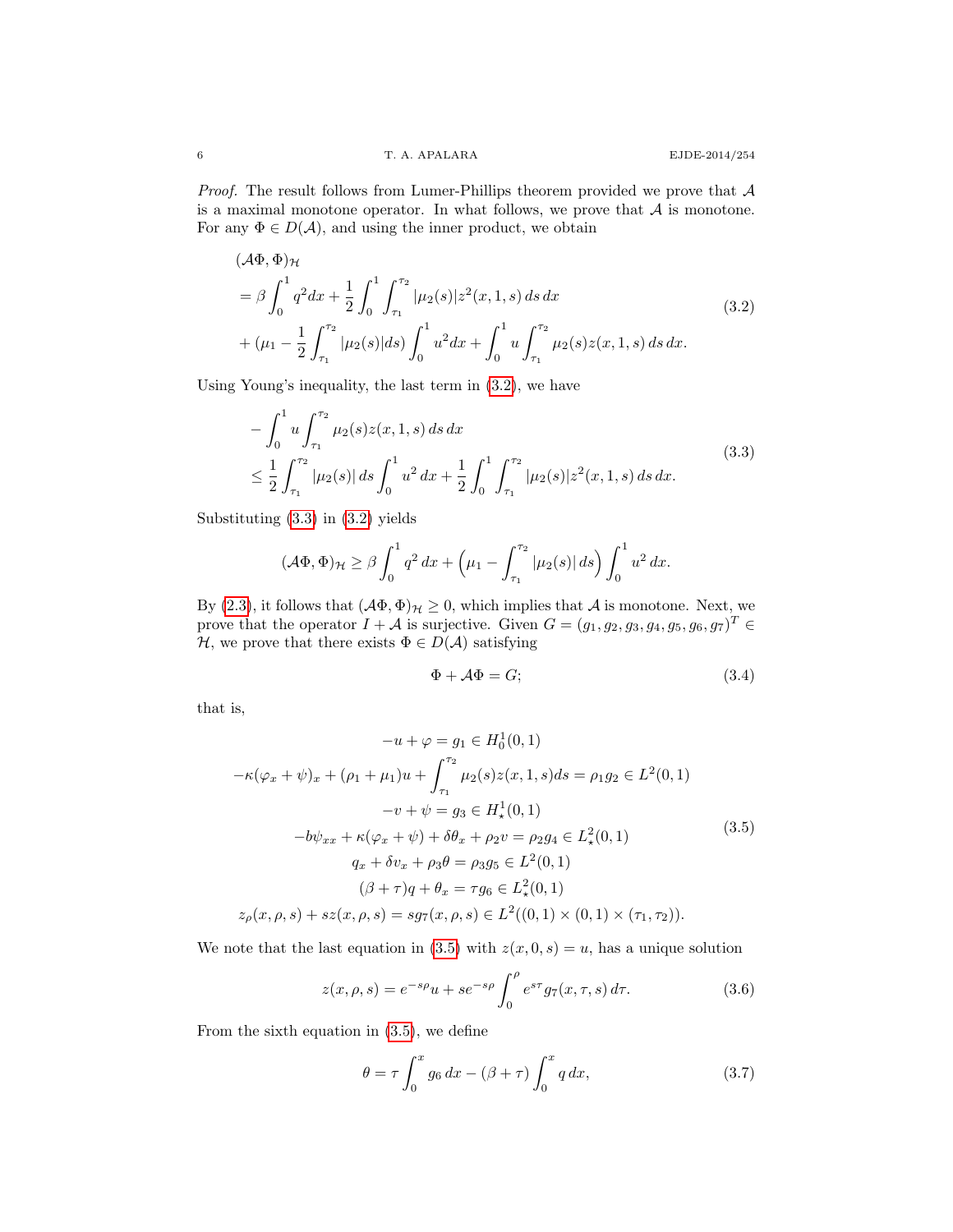then  $\theta(0) = \theta(1) = 0$ . Inserting  $u = \varphi - g_1$ ,  $v = \psi - g_3$ , and  $(3.7)$  in  $(3.5)_2$  $(3.5)_2$ ,  $(3.5)_4$ , and  $(3.5)_5$  $(3.5)_5$ , we obtain

<span id="page-6-0"></span>
$$
-\kappa(\varphi_x + \psi)_x + \mu \varphi = h_1 \in L^2(0, 1)
$$
  

$$
-\delta \psi_{xx} + \kappa(\varphi_x + \psi) + \rho_2 \psi - (\beta + \tau) \delta q = h_2 \in L^2_*(0, 1)
$$
  

$$
-q_x + (\beta + \tau) \rho_3 \int_0^x q(y) dy - \delta \psi_x = h_3 \in L^2(0, 1),
$$
 (3.8)

where

$$
\mu = \mu_1 + \rho_1 + \int_{\tau_1}^{\tau_2} \mu_2(s)e^{-s}ds
$$
  
\n
$$
h_1 = \mu g_1 + \rho_1 g_2 - \int_{\tau_1}^{\tau_2} s\mu_2(s)e^{-s} \int_0^1 e^{s\tau} g_5(x,\tau,s)d\tau ds
$$
  
\n
$$
h_2 = \rho_2(g_3 + g_4) - \tau \delta g_6
$$
  
\n
$$
h_3 = -\delta g_{3x} - \rho_3(g_5 - \tau \int_0^x g_6(y)dy).
$$
\n(3.9)

To solve [\(3.8\)](#page-6-0) we consider

<span id="page-6-1"></span>
$$
B((\varphi, \psi, q), (\tilde{\varphi}, \tilde{\psi}, \tilde{q})) = F(\tilde{\varphi}, \tilde{\psi}, \tilde{q}), \qquad (3.10)
$$

where  $B: [H_0^1(0,1) \times H_\star^1(0,1) \times L_\star^2(0,1)]^2 \to \mathbb{R}$  is the bilinear form

$$
B((\varphi, \psi, q), (\tilde{\varphi}, \tilde{\psi}, \tilde{q})) = \kappa \int_0^1 (\varphi_x + \psi)(\tilde{\varphi}_x + \tilde{\psi}) dx + (\beta + \tau) \int_0^1 q \tilde{q} dx
$$
  
+  $b \int_0^1 \psi_x \tilde{\psi}_x dx + \rho_2 \int_0^1 \psi \tilde{\psi} dx - \delta(\beta + \tau) \int_0^1 q \tilde{\psi} dx$   
+  $\mu \int_0^1 \varphi \tilde{\varphi} dx + \delta(\beta + \tau) \int_0^1 \psi \tilde{q} dx$   
+  $\rho_3(\beta + \tau)^2 \int_0^1 \left( \int_0^x q(y) dy \int_0^x \tilde{q}(y) dy \right) dx$ 

and  $F: [H_0^1(0,1) \times H_*^1(0,1) \times L_*^2(0,1)] \to \mathbb{R}$  is the linear form

$$
F(\tilde{\varphi}, \tilde{\psi}, \tilde{q}) = \int_0^1 h_1 \tilde{\varphi} \, dx + \int_0^1 h_2 \tilde{\psi} \, dx + \int_0^1 h_3 \int_0^x \tilde{q}(y) \, dy \, dx.
$$

Now, for  $V = H_0^1(0,1) \times H_*^1(0,1) \times L_*^2(0,1)$  equipped with the norm

$$
\|(\varphi, \psi, q)\|_{V} = \|(\varphi_x + \psi)\|_2^2 + \|\varphi\|_2^2 + \|\psi_x\|_2^2 + \|q\|_2^2,
$$

one can easily see that  $B$  and  $F$  are bounded. Furthermore, using integration by parts, we obtain

$$
B((\varphi, \psi, q), (\varphi, \psi, q))
$$
  
=  $\kappa \int_0^1 (\varphi_x + \psi)^2 dx + (\beta + \tau) \int_0^1 q^2 dx + b \int_0^1 \psi_x^2 dx$   
+  $\rho_2 \int_0^1 \psi^2 dx + \mu \int_0^1 \varphi^2 dx + \rho_3 (\beta + \tau)^2 \int_0^1 \left( \int_0^x q(y) dy \right)^2 dx$   
 $\geq c \|(\varphi, \psi, q)\|_V^2.$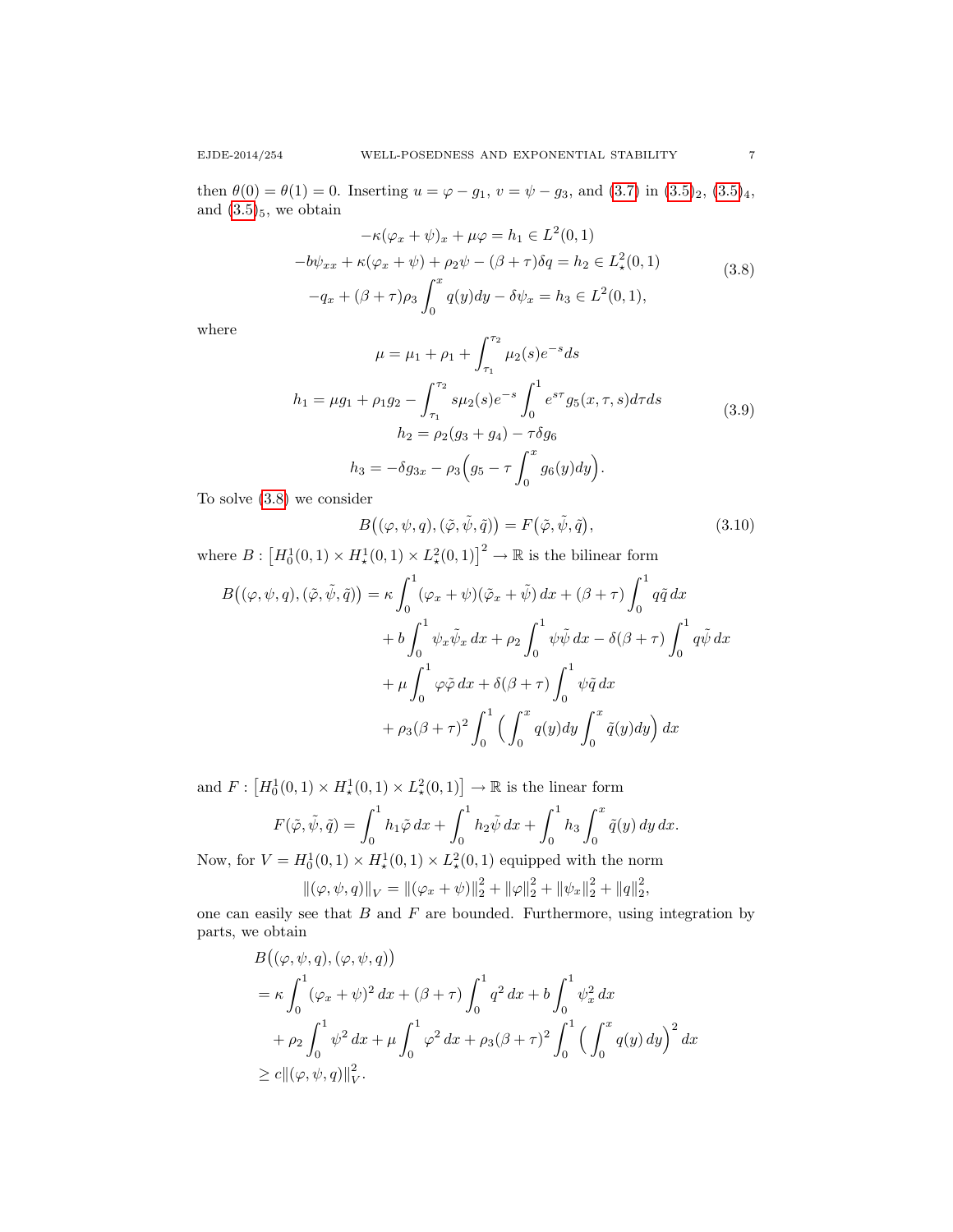Thus  $B$  is coercive. Consequently, by Lax-Milgram Lemma, system  $(3.8)$  has a unique solution

$$
\varphi \in H_0^1(0,1), \quad \psi \in H^1_*(0,1), \quad q \in L^2_*(0,1).
$$

Substituting  $\varphi$ ,  $\psi$ , and q in  $(3.5)_1$  $(3.5)_1$ ,  $(3.5)_3$ , and  $(3.5)_6$ , respectively, we obtain

$$
u \in H_0^1(0,1), \quad v \in H_\star^1(0,1), \quad \theta \in H_0^1(0,1).
$$

Similarly, inserting u in [\(3.6\)](#page-5-4) and bearing in mind  $(3.6)$ <sup>7</sup>, we obtain

$$
z, z_{\rho} \in L^2((0,1) \times (0,1) \times (\tau_1, \tau_2)).
$$

Now, if  $(\tilde{\varphi}, \tilde{q}) \equiv (0, 0) \in H_0^1(0, 1) \times L^2_*(0, 1)$ , then  $(3.10)$  reduces to

<span id="page-7-0"></span>
$$
\kappa \int_0^1 (\varphi_x + \psi) \tilde{\psi} \, dx + b \int_0^1 \psi_x \tilde{\psi}_x \, dx + \rho_2 \int_0^1 \psi \tilde{\psi} \, dx - \delta(\beta + \tau) \int_0^1 q \tilde{\psi} \, dx
$$
\n
$$
= \int_0^1 h_2 \tilde{\psi} \, dx, \quad \forall \tilde{\psi} \in H^1_*(0, 1), \tag{3.11}
$$

which implies

<span id="page-7-1"></span>
$$
-b\psi_{xx} = -(\kappa + \rho_2)\psi - \kappa\varphi_x + (\beta + \tau)\delta q + h_2 \in L^2(0,1).
$$
 (3.12)

Consequently, by the regularity theory for the linear elliptic equations, it follows that

$$
\psi \in H^2(0,1) \cap H^1_\star(0,1).
$$

Moreover, [\(3.11\)](#page-7-0) is also true for any  $\phi \in C^1([0,1]) \subset H^1_\star(0,1)$ . Hence, we have

$$
b\int_0^1 \psi_x \phi_x dx + \int_0^1 \Big( \kappa(\varphi_x + \psi) + \rho_2 \psi - \delta(\beta + \tau)q - h_2 \Big) \phi dx = 0
$$

for all  $\phi \in C^1([0,1])$ . Thus, using integration by parts and bearing in mind [\(3.12\)](#page-7-1), we obtain

$$
\psi_x(1)\phi(1) - \psi_x(0)\phi(0) = 0, \quad \forall \phi \in C^1([0,1]).
$$

Therefore,  $\psi_x(0) = \psi_x(1) = 0$ . Consequently, we obtain

$$
\psi \in H^2_{\star}(0,1) \cap H^1_{\star}(0,1).
$$

Similarly, we obtain

$$
-\kappa \varphi_{xx} = -\mu \varphi - \kappa \psi_x + h_1 \in L^2(0, 1)
$$

$$
-q_x = \delta \psi_x - (\beta + \tau) \rho_3 \int_0^x q(y) \, dy + h_3 \in L^2(0, 1);
$$

thus, we have

$$
\varphi \in H^2(0,1) \cap H_0^1(0,1), \quad q \in H^1_\star(0,1).
$$

Finally, the application of the regularity theory for the linear elliptic equations guarantees the existence of unique  $\Phi \in D(\mathcal{A})$  such that [\(3.4\)](#page-5-5) is satisfied. Consequently,  $A$  is a maximal operator. Hence, the result of Theorem [3.1](#page-4-1) follows from Lumer-Phillips theorem (see [\[14,](#page-13-24) [27\]](#page-14-8)).  $\square$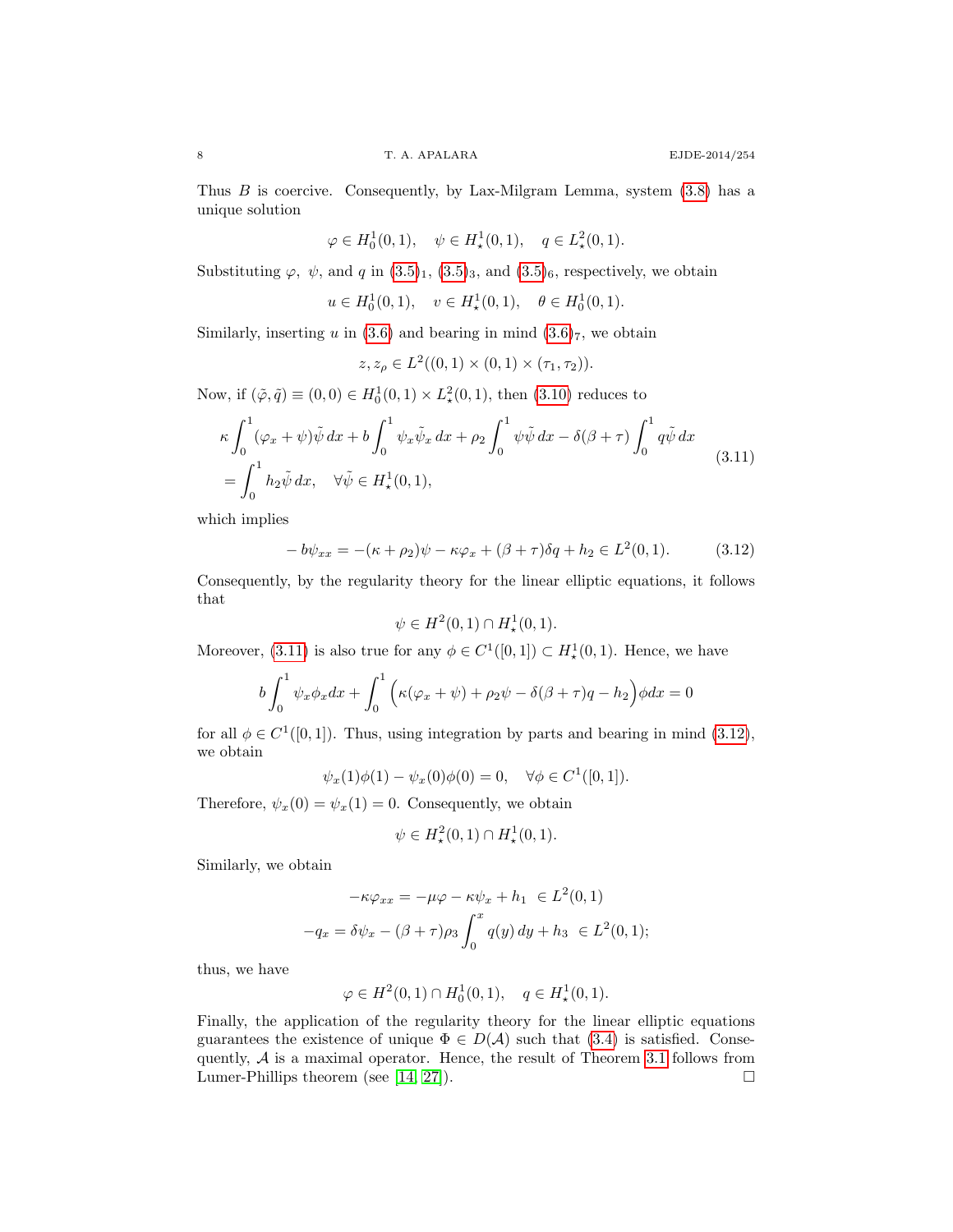#### 4. Exponential Stability

In this section, we state and prove our stability result for the energy of the solution of system [\(2.2\)](#page-3-0), using the multiplier technique. To achieve our goal, we need the following lemmas.

**Lemma 4.1.** Let  $(\varphi, \psi, \theta, q, z)$  be the solution of  $(2.2)$  and assume  $(2.3)$  holds. Then the energy functional, defined by [\(2.4\)](#page-3-3) satisfies

<span id="page-8-4"></span>
$$
E'(t) \le -m_0 \int_0^1 \varphi_t^2 dx - \beta \int_0^1 q^2 dx \le 0, \quad \forall t \ge 0,
$$
 (4.1)

for some positive constant  $m_0$ .

*Proof.* Multiplying  $(2.2)_1$  $(2.2)_1$ ,  $(2.2)_2$ ,  $(2.2)_3$ , and  $(2.2)_4$  by  $\varphi_t$ ,  $\psi_t$ ,  $\theta$ , and q, respectively, and integrating over  $(0, 1)$ , using integration by parts and the boundary conditions, we obtain

<span id="page-8-0"></span>
$$
\frac{1}{2}\frac{d}{dt}\int_0^1 \left[\rho_1\varphi_t^2 + \rho_2\psi_t^2 + b\psi_x^2 + \kappa(\varphi_x + \psi)^2 + \rho_3\theta^2 + \tau q^2\right]dx
$$
\n
$$
= -\mu_1 \int_0^1 \varphi_t^2 dx - \beta \int_0^1 q^2 dx - \int_0^1 \varphi_t \int_{\tau_1}^{\tau_2} \mu_2(s)z(x, 1, s, t) ds dx.
$$
\n(4.2)

Multiplying  $(2.2)_3$  $(2.2)_3$  by  $|\mu_2(s)|z$ , integrating the product over  $(0, 1) \times (0, 1) \times (\tau_1, \tau_2)$ , and recall that  $z(x, 0, s, t) = \varphi_t$ , yield

<span id="page-8-1"></span>
$$
\frac{1}{2}\frac{d}{dt}\int_{0}^{1}\int_{0}^{1}\int_{\tau_{1}}^{\tau_{2}}s|\mu_{2}(s)|z^{2}(x,\rho,s,t) ds d\rho dx
$$
\n
$$
=-\frac{1}{2}\int_{0}^{1}\int_{\tau_{1}}^{\tau_{2}}|\mu_{2}(s)|z^{2}(x,1,s,t) ds dx + \frac{1}{2}\int_{0}^{1}\varphi_{t}^{2}\int_{\tau_{1}}^{\tau_{2}}|\mu_{2}(s)| ds dx.
$$
\n(4.3)

A combination of [\(4.2\)](#page-8-0) and [\(4.3\)](#page-8-1) gives

<span id="page-8-3"></span>
$$
E'(t) = -\left(\mu_1 - \frac{1}{2} \int_{\tau_1}^{\tau_2} |\mu_2(s)| ds\right) \int_0^1 \varphi_t^2 dx - \beta \int_0^1 q^2 dx
$$
  

$$
- \int_0^1 \varphi_t \int_{\tau_1}^{\tau_2} \mu_2(s) z(x, 1, s, t) ds dx - \frac{1}{2} \int_0^1 \int_{\tau_1}^{\tau_2} |\mu_2(s)| z^2(x, 1, s, t) ds dx.
$$
(4.4)

Meanwhile, using Young's inequality, we have

<span id="page-8-2"></span>
$$
-\int_0^1 \varphi_t \int_{\tau_1}^{\tau_2} \mu_2(s) z(x, 1, s, t) ds dx
$$
  
\n
$$
\leq \frac{1}{2} \int_{\tau_1}^{\tau_2} |\mu_2(s)| ds \int_0^1 \varphi_t^2 dx + \frac{1}{2} \int_0^1 \int_{\tau_1}^{\tau_2} |\mu_2(s)| z^2(x, 1, s, t) ds dx.
$$
\n(4.5)

Simple substitution of  $(4.5)$  into  $(4.4)$  and using  $(2.3)$  give  $(4.1)$ , which concludes the proof.  $\Box$ 

**Lemma 4.2.** Let  $(\varphi, \psi, \theta, q, z)$  be the solution of [\(2.2\)](#page-3-0). Then the functional

$$
F_1(t) := \rho_2 \int_0^1 \psi \psi_t dx
$$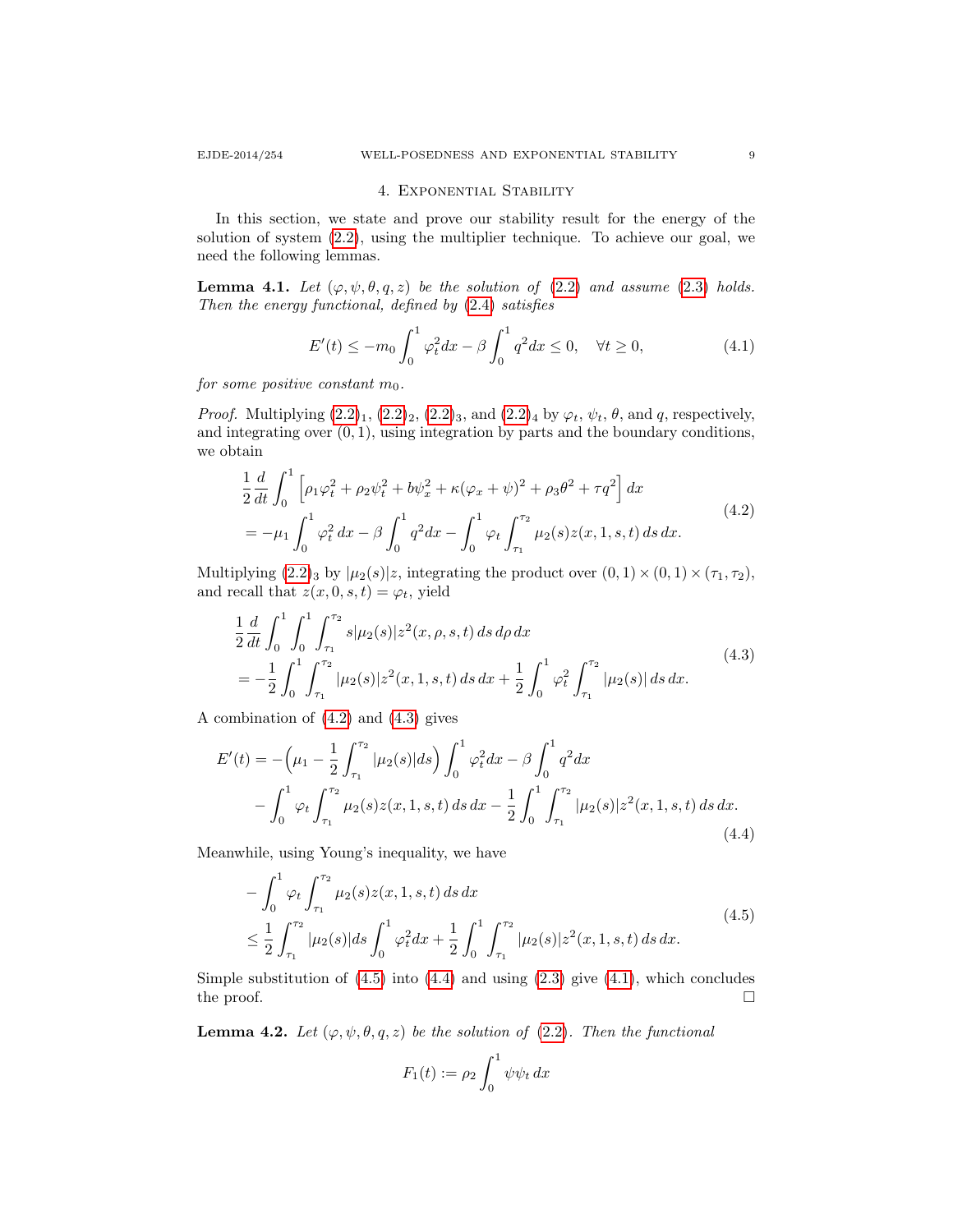satisfies, the estimate

<span id="page-9-0"></span>
$$
F_1'(t) \le -\frac{b}{2} \int_0^1 \psi_x^2 dx + \rho_2 \int_0^1 \psi_t^2 dx + c \int_0^1 (\varphi_x + \psi)^2 dx + c \int_0^1 \theta^2 dx. \tag{4.6}
$$

*Proof.* A simple differentiation of  $F_1$ , using  $(2.2)_2$  $(2.2)_2$ , gives

$$
F_1'(t) = -b \int_0^1 \psi_x^2 dx + \rho_2 \int_0^1 \psi_t^2 dx + \delta \int_0^1 \theta \psi_x dx - \kappa \int_0^1 \psi(\varphi_x + \psi) dx.
$$
  
Using Young's and Poincaré inequalities, estimate (4.6) is established.

**Lemma 4.3.** Let  $(\varphi, \psi, \theta, q, z)$  be the solution of [\(2.2\)](#page-3-0). Then the functional

$$
F_2(t) := -\frac{\rho_2 \rho_3}{\delta} \int_0^1 \theta \int_0^x \psi_t(y) \, dy \, dx
$$

satisfies, for any  $\varepsilon_1 > 0$ , the estimate

<span id="page-9-1"></span>
$$
F_2'(t) \le -\frac{\rho_2}{2} \int_0^1 \psi_t^2 dx + \varepsilon_1 \int_0^1 \psi_x^2 dx + c \int_0^1 q^2 dx + c\left(1 + \frac{1}{\varepsilon_1}\right) \int_0^1 \theta^2 dx + c \int_0^1 (\varphi_x + \psi)^2 dx.
$$
 (4.7)

*Proof.* By differentiating  $F_2$ , then exploiting the second and the third equations in [\(2.2\)](#page-3-0), and integrating by parts, we obtain

$$
F_2'(t) = -\rho_2 \int_0^1 \psi_t^2 dx - \frac{\rho_2}{\delta} \int_0^1 q\psi_t dx - \frac{b\rho_3}{\delta} \int_0^1 \theta \psi_x dx
$$

$$
+ \rho_3 \int_0^1 \theta^2 dx + \frac{\rho_3 \kappa}{\delta} \int_0^1 \theta \left(\varphi + \int_0^x \psi(y) dy\right) dx.
$$

Using Poincaré and Young's inequalities with  $\varepsilon_1 > 0$ , we obtain estimate [\(4.7\)](#page-9-1).  $\Box$ **Lemma 4.4.** Let  $(\varphi, \psi, \theta, q, z)$  be the solution of [\(2.2\)](#page-3-0). Then the functional

**4.4.** Let 
$$
(\varphi, \psi, \sigma, q, z)
$$
 be the solution of (2.2). Then the jump

$$
F_3(t) := \rho_1 \int_0^1 \varphi_t \left( \varphi + \int_0^x \psi(y) dy \right) dx
$$

satisfies, for any  $\varepsilon_2 > 0$ , the estimate

<span id="page-9-3"></span>
$$
F_3'(t) \le -\frac{\kappa}{2} \int_0^1 (\varphi_x + \psi)^2 dx + \varepsilon_2 \int_0^1 \psi_t^2 dx + c \left( 1 + \frac{1}{\varepsilon_2} \right) \int_0^1 \varphi_t^2 dx + c \int_0^1 \int_{\tau_1}^{\tau_2} |\mu_2(s)| z^2(x, 1, s, t) ds dx.
$$
 (4.8)

*Proof.* Taking the derivative of  $F_3$ , using  $(2.2)_2$  $(2.2)_2$  and integration by parts, we obtain

<span id="page-9-2"></span>
$$
F_3'(t) = \rho_1 \int_0^1 \varphi_t \int_0^x \psi_t(y) \, dy \, dx - \int_0^1 \left( \varphi + \int_0^x \psi(y) \, dy \right) \int_{\tau_1}^{\tau_2} \mu_2(s) z(x, 1, s, t) \, ds \, dx
$$

$$
- \kappa \int_0^1 (\varphi_x + \psi)^2 \, dx + \rho_1 \int_0^1 \varphi_t^2 \, dx - \mu_1 \int_0^1 \varphi_t \left( \varphi + \int_0^x \psi(y) \, dy \right) \, dx. \tag{4.9}
$$

Now, we estimate the terms in the right hand side of  $(4.9)$  using Young's, Poincaré, and Cauchy-Schwarz inequalities

<span id="page-9-4"></span>
$$
\rho_1 \int_0^1 \varphi_t \int_0^x \psi_t(y) dy \, dy \leq \varepsilon_2 \int_0^1 \psi_t^2 dx + \frac{c}{\varepsilon_2} \int_0^1 \varphi_t^2 dx, \tag{4.10}
$$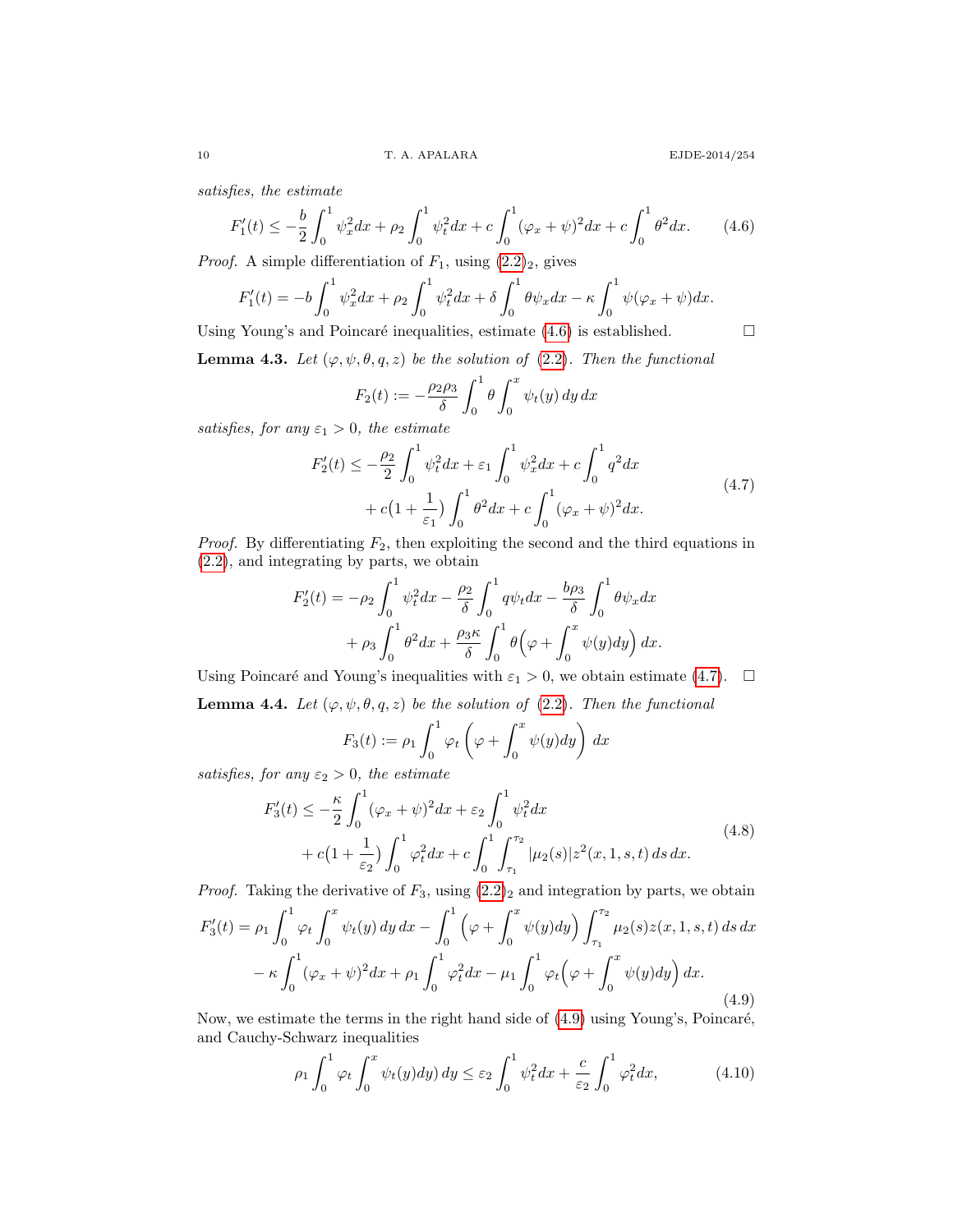$$
-\int_{0}^{1} \left(\varphi + \int_{0}^{x} \psi(y) dy\right) \int_{\tau_{1}}^{\tau_{2}} \mu_{2}(s) z(x, 1, s, t) ds dx
$$
  
\n
$$
\leq \frac{\kappa}{4} \int_{0}^{1} \left(\varphi + \int_{0}^{x} \psi(y) dy\right)^{2} dx + \frac{1}{\kappa} \int_{0}^{1} \left(\int_{\tau_{1}}^{\tau_{2}} \mu_{2}(s) z(x, 1, s, t) ds\right)^{2} dx
$$
(4.11)  
\n
$$
\leq \frac{\kappa}{4} \int_{0}^{1} (\varphi_{x} + \psi)^{2} dx + \frac{1}{\kappa} \underbrace{\int_{\tau_{1}}^{\tau_{2}} |\mu_{2}(s)| ds}_{\tau_{1}} \int_{0}^{1} \int_{\tau_{1}}^{\tau_{2}} |\mu_{2}(s)| z^{2}(x, 1, s, t) ds dx.
$$
  
\n
$$
-\mu_{1} \int_{0}^{1} \varphi_{t} \left(\varphi + \int_{0}^{x} \psi(y) dy\right) dx \leq \frac{\kappa}{4} \int_{0}^{1} \left(\varphi + \int_{0}^{x} \psi(y) dy\right)^{2} dx + \frac{\mu_{1}^{2}}{\kappa} \int_{0}^{1} \varphi_{t}^{2} dx
$$
  
\n
$$
\leq \frac{\kappa}{4} \int_{0}^{1} (\varphi_{x} + \psi)^{2} dx + c \int_{0}^{1} \varphi_{t}^{2} dx,
$$
(4.12)

<span id="page-10-0"></span>Estimate [\(4.8\)](#page-9-3) follows by substituting  $(4.10)$ – $(4.12)$  into  $(4.9)$ .

**Lemma 4.5.** Let  $(\varphi, \psi, \theta, q, z)$  be the solution of [\(2.2\)](#page-3-0). Then the functional

$$
F_4(t) := \tau \rho_3 \int_0^1 \theta \int_0^x q(y) dy dx
$$

satisfies, for any  $\varepsilon_2 > 0$ , the estimate

<span id="page-10-2"></span>
$$
F_4'(t) \le -\frac{\rho_3}{2} \int_0^1 \theta^2 dx + \varepsilon_2 \int_0^1 \psi_t^2 dx + c \left( 1 + \frac{1}{\varepsilon_2} \right) \int_0^1 q^2 dx. \tag{4.13}
$$

*Proof.* Taking the derivative of  $F_4$ , using the third and the fourth equations in  $(2.2)$ and integration by parts, we obtain

<span id="page-10-1"></span>
$$
F_4'(t) = -\rho_3 \int_0^1 \theta^2 dx + \tau \beta \int_0^1 q^2 dx + \tau \delta \int_0^1 q\psi_t dx - \beta \rho_3 \int_0^1 \theta \int_0^x q(y) dy dx.
$$
\n(4.14)

We now use Cauchy-Schwarz and Young's inequalities with  $\varepsilon_2 > 0$  on [\(4.14\)](#page-10-1) to obtain (4.13). obtain [\(4.13\)](#page-10-2).

**Lemma 4.6.** Let  $(\varphi, \psi, \theta, q, z)$  be the solution of [\(2.2\)](#page-3-0). Then the functional

$$
F_5(t) := \int_0^1 \int_0^1 \int_{\tau_1}^{\tau_2} s e^{-s\rho} |\mu_2(s)| z^2(x, \rho, s, t) ds d\rho dx
$$

satisfies, for some positive constant  $m_1$ , the following estimate

<span id="page-10-3"></span>
$$
F'_{5}(t) \leq -m_{1} \int_{0}^{1} \int_{0}^{1} \int_{\tau_{1}}^{\tau_{2}} s|\mu_{2}(s)| z^{2}(x, \rho, s, t) ds d\rho dx
$$
  

$$
-m_{1} \int_{0}^{1} \int_{\tau_{1}}^{\tau_{2}} |\mu_{2}(s)| z^{2}(x, 1, s, t) ds dx + \mu_{1} \int_{0}^{1} \varphi_{t}^{2} dx.
$$
 (4.15)

*Proof.* Differentiating  $F_5$ , and using the fifth equation in  $(2.2)$ , we obtain

$$
F'_{5}(t) = -2 \int_{0}^{1} \int_{0}^{1} \int_{\tau_{1}}^{\tau_{2}} e^{-s\rho} |\mu_{2}(s)| z(x, \rho, s, t) z_{\rho}(x, \rho, s, t) ds d\rho dx
$$
  
= 
$$
-\frac{d}{d\rho} \int_{0}^{1} \int_{0}^{1} \int_{\tau_{1}}^{\tau_{2}} e^{-s\rho} |\mu_{2}(s)| z^{2}(x, \rho, s, t) ds d\rho dx
$$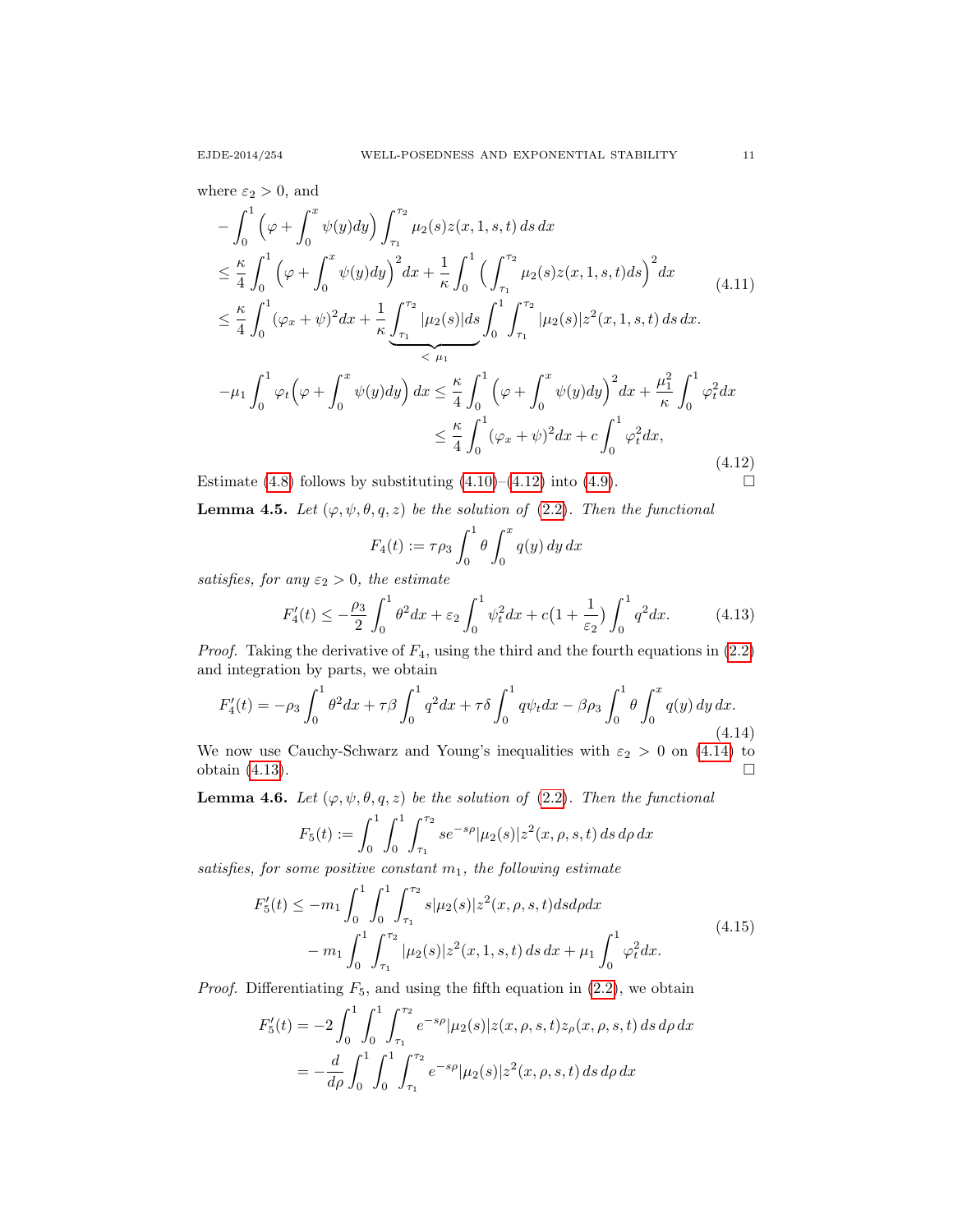12 T. A. APALARA EJDE-2014/254

$$
- \int_0^1 \int_0^1 \int_{\tau_1}^{\tau_2} s e^{-s\rho} |\mu_2(s)| z^2(x, \rho, s, t) ds d\rho dx
$$
  
= 
$$
- \int_0^1 \int_{\tau_1}^{\tau_2} |\mu_2(s)| [e^{-s} z^2(x, 1, s, t) - z^2(x, 0, s, t)] ds dx
$$
  

$$
- \int_0^1 \int_0^1 \int_{\tau_1}^{\tau_2} s e^{-s\rho} |\mu_2(s)| z^2(x, \rho, s, t) ds d\rho dx.
$$

Using the fact that  $z(x, 0, s, t) = \varphi_t$  and  $e^{-s} \leq e^{-s\rho} \leq 1$ , for all  $\rho \in [0, 1]$ , we obtain

$$
F_5'(t) \le -\int_0^1 \int_{\tau_1}^{\tau_2} e^{-s} |\mu_2(s)| z^2(x, 1, s, t) ds dx + \int_{\tau_1}^{\tau_2} |\mu_2(s)| ds \int_0^1 \varphi_t^2 dx
$$
  

$$
-\int_0^1 \int_0^1 \int_{\tau_1}^{\tau_2} s e^{-s} |\mu_2(s)| z^2(x, \rho, s, t) ds d\rho dx.
$$

Because  $-e^{-s}$  is an increasing function, we have  $-e^{-s} \leq -e^{-\tau_2}$ , for all  $s \in [\tau_1, \tau_2]$ . Finally, setting  $m_1 = e^{-\tau_2}$  and recalling [\(2.3\)](#page-3-2), we obtain [\(4.15\)](#page-10-3).

Next, we define a Lyapunov functional  $\mathcal L$  and show that it is equivalent to the energy functional E.

Lemma 4.7. For N sufficiently large, the functional defined by

<span id="page-11-1"></span>
$$
\mathcal{L}(t) := NE(t) + F_1(t) + 4F_2(t) + N_1(F_3(t) + F_4(t)) + N_2F_5(t), \tag{4.16}
$$

where  $N_1$  and  $N_2$  are positive real numbers to be chosen appropriately later, satisfies

<span id="page-11-0"></span>
$$
c_1 E(t) \le \mathcal{L}(t) \le c_2 E(t), \quad \forall t \ge 0,
$$
\n(4.17)

for two positive constants  $c_1$  and  $c_2$ .

Proof. Let 
$$
\mathscr{L}(t) = F_1(t) + 4F_2(t) + N_1(F_3(t) + F_4(t)) + N_2F_5(t)
$$
  
\n
$$
|\mathscr{L}(t)| \le \rho_2 \int_0^1 |\psi \psi_t| dx + \rho_1 N_1 \int_0^1 |\varphi_t (\varphi + \int_0^x \psi(y) dy)| dx
$$
\n
$$
+ \frac{4\rho_2 \rho_3}{\delta} \int_0^1 |\theta \int_0^x \psi_t(y) dy| dx + \tau \rho_3 N_1 \int_0^1 |\theta \int_0^x q(y) dy| dx
$$
\n
$$
+ \int_0^1 \int_0^1 \int_{\tau_1}^{\tau_2} s |\mu_2(s) e^{-s\rho} | z^2(x, \rho, s, t) ds d\rho dx.
$$

Exploiting Young's, Poincaré, Cauchy-Schwarz inequalities,  $(2.4)$ , and the fact that  $e^{-s\rho} \leq 1$  for all  $\rho \in [0,1]$ , we obtain

$$
|\mathcal{L}(t)| \le c \int_0^1 \left( \varphi_t^2 + \psi_t^2 + \psi_x^2 + (\varphi_x + \psi)^2 + \theta^2 + q^2 \right) dx
$$
  
+  $c \int_0^1 \int_0^1 \int_{\tau_1}^{\tau_2} s |\mu_2(s)| z^2(x, \rho, s, t) ds d\rho dx$   
 $\le cE(t).$ 

Consequently,  $|\mathcal{L}(t) - NE(t)| \leq cE(t)$ , which yields

$$
(N-c)E(t) \le \mathcal{L}(t) \le (N+c)E(t).
$$

Choosing N large enough, we obtain estimate  $(4.17)$ .

Now, we are ready to state and prove the main result of this section.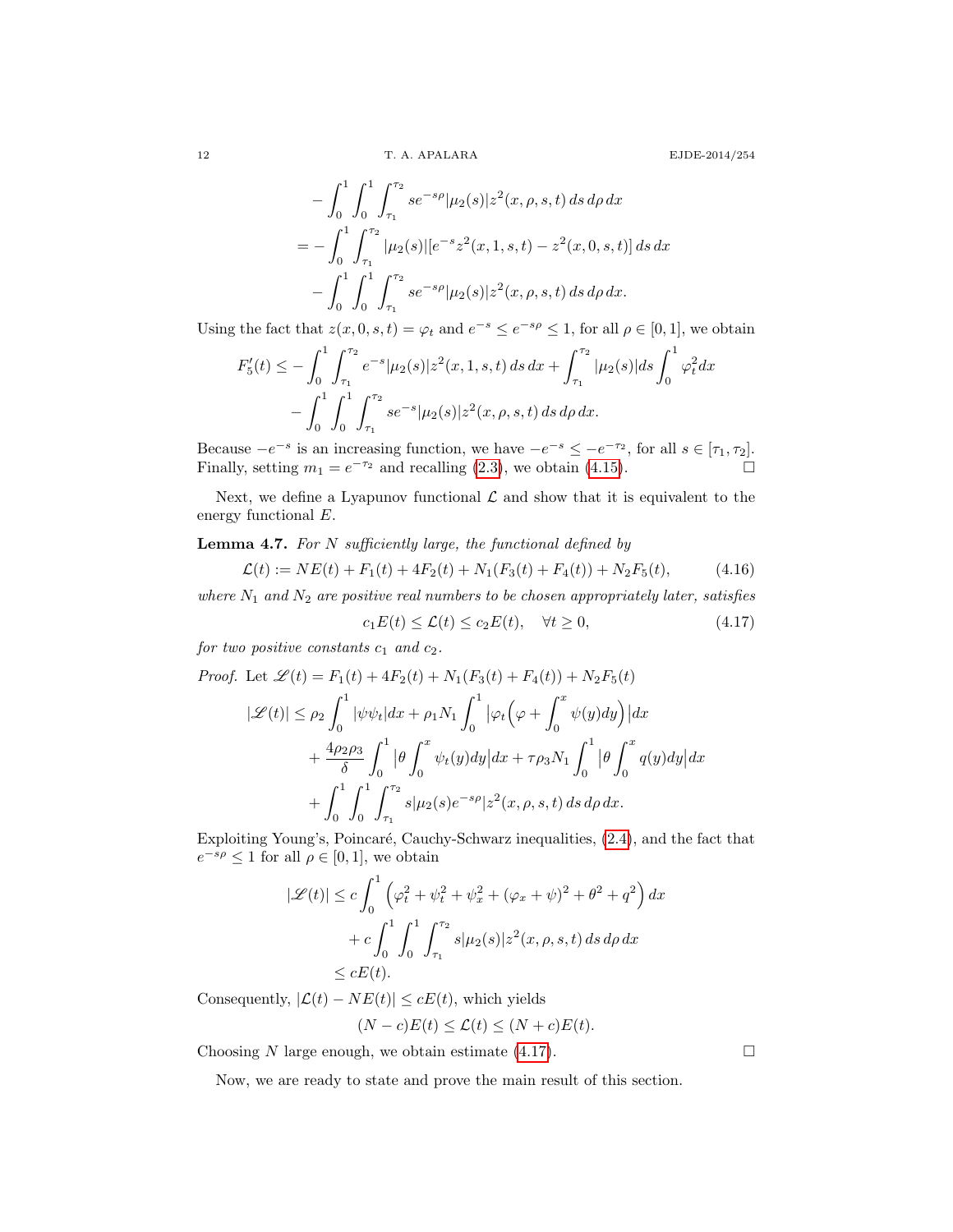**Theorem 4.8.** Let  $(\varphi, \psi, \theta, q, z)$  be the solution of [\(2.2\)](#page-3-0). Then the energy functional [\(2.4\)](#page-3-3) satisfies,

<span id="page-12-3"></span>
$$
E(t) \le k_0 e^{-k_1 t}, \quad \forall t \ge 0,
$$
\n
$$
(4.18)
$$

where  $k_0$  and  $k_1$  are positive constants.

Proof. By differentiating [\(4.16\)](#page-11-1) and recalling [\(4.1\)](#page-8-4), [\(4.6\)](#page-9-0), [\(4.7\)](#page-9-1), [\(4.8\)](#page-9-3), [\(4.13\)](#page-10-2), and [\(4.15\)](#page-10-3), and letting  $\varepsilon_1 = \frac{b}{16}$ , we obtain

$$
\mathcal{L}'(t) \le -\left[m_0 N - cN_1 \left(1 + \frac{1}{\varepsilon_2}\right) - \mu_1 N_2\right] \int_0^1 \varphi_t^2 dx - \left[\rho_2 - 2\varepsilon_2 N_1\right] \int_0^1 \psi_t^2 dx
$$
  

$$
- \left[\frac{\rho_3}{2} N_1 - c\right] \int_0^1 \theta^2 dx - m_1 N_2 \int_0^1 \int_0^1 \int_{\tau_1}^{\tau_2} s |\mu_2(s)| z^2(x, \rho, s, t) ds d\rho dx
$$
  

$$
- \left[\frac{\kappa}{2} N_1 - c\right] \int_0^1 (\varphi_x + \psi)^2 dx - \left[\beta N - c - cN_1 \left(1 + \frac{1}{\varepsilon_2}\right)\right] \int_0^1 q^2 dx
$$
  

$$
- \frac{b}{4} \int_0^1 \psi_x^2 dx - \left[m_1 N_2 - cN_1\right] \int_0^1 \int_{\tau_1}^{\tau_2} |\mu_2(s)| z^2(x, 1, s, t) ds dx.
$$

At this point, we set  $\varepsilon_2 = \rho_2/(4N_1)$ , then we choose  $N_1$  large enough so that

$$
\gamma_0 := \frac{\rho_3}{2} N_1 - c > 0
$$
 and  $\gamma_1 := \frac{\kappa}{2} N_1 - c > 0$ .

Once  $N_1$  is fixed, we then choose  $N_2$  large enough so that  $m_1N_2 - cN_1 > 0$ .

Finally, we choose  $N$  large enough such that  $(4.17)$  remains valid and

$$
\gamma_2 := m_0 N - c N_1 \left( 1 + \frac{1}{\varepsilon_2} \right) - \mu_1 N_2 > 0, \quad \gamma_3 := \beta N - c - c N_1 \left( 1 + \frac{1}{\varepsilon_2} \right) > 0.
$$

Thus, by letting  $\gamma_4 := m_1 N_2$ , we arrive at

$$
\mathcal{L}'(t) \leq -\int_0^1 \left( \gamma_2 \varphi_t^2 + \frac{\rho_2}{2} \psi_t^2 + \frac{b}{4} \psi_x^2 + \gamma_1 (\varphi_x + \psi)^2 + \gamma_0 \theta^2 dx + \gamma_3 q^2 \right) dx
$$

$$
- \gamma_4 \int_0^1 \int_0^1 \int_{\tau_1}^{\tau_2} s |\mu_2(s)| z^2(x, \rho, s, t) ds d\rho dx.
$$

By  $(2.4)$ , we obtain

<span id="page-12-0"></span>
$$
\mathcal{L}'(t) \le -\alpha_0 E(t), \quad \forall t \ge 0,
$$
\n(4.19)

for some  $\alpha_0 > 0$ . A combination of [\(4.17\)](#page-11-0) and [\(4.19\)](#page-12-0) gives

<span id="page-12-1"></span>
$$
\mathcal{L}'(t) \le -k_1 \mathcal{L}(t), \quad \forall t \ge 0,
$$
\n(4.20)

where  $k_1 = \alpha_0/c_2$ . A simple integration of [\(4.20\)](#page-12-1) over  $(0, t)$  yields

<span id="page-12-2"></span>
$$
\mathcal{L}(t) \le \mathcal{L}(0)e^{-k_1 t}, \quad \forall t \ge 0.
$$
\n(4.21)

Finally, by combining [\(4.17\)](#page-11-0) and [\(4.21\)](#page-12-2) we obtain [\(4.18\)](#page-12-3) with  $k_0 = \frac{c_2 E(0)}{c_1}$  $rac{E(0)}{c_1}$ , which completes the proof.  $\Box$ 

Acknowledgement. The author wants to thank ACHB-KFUPM for its continuous support and to the anonymous referees for their careful reading and valuable suggestions.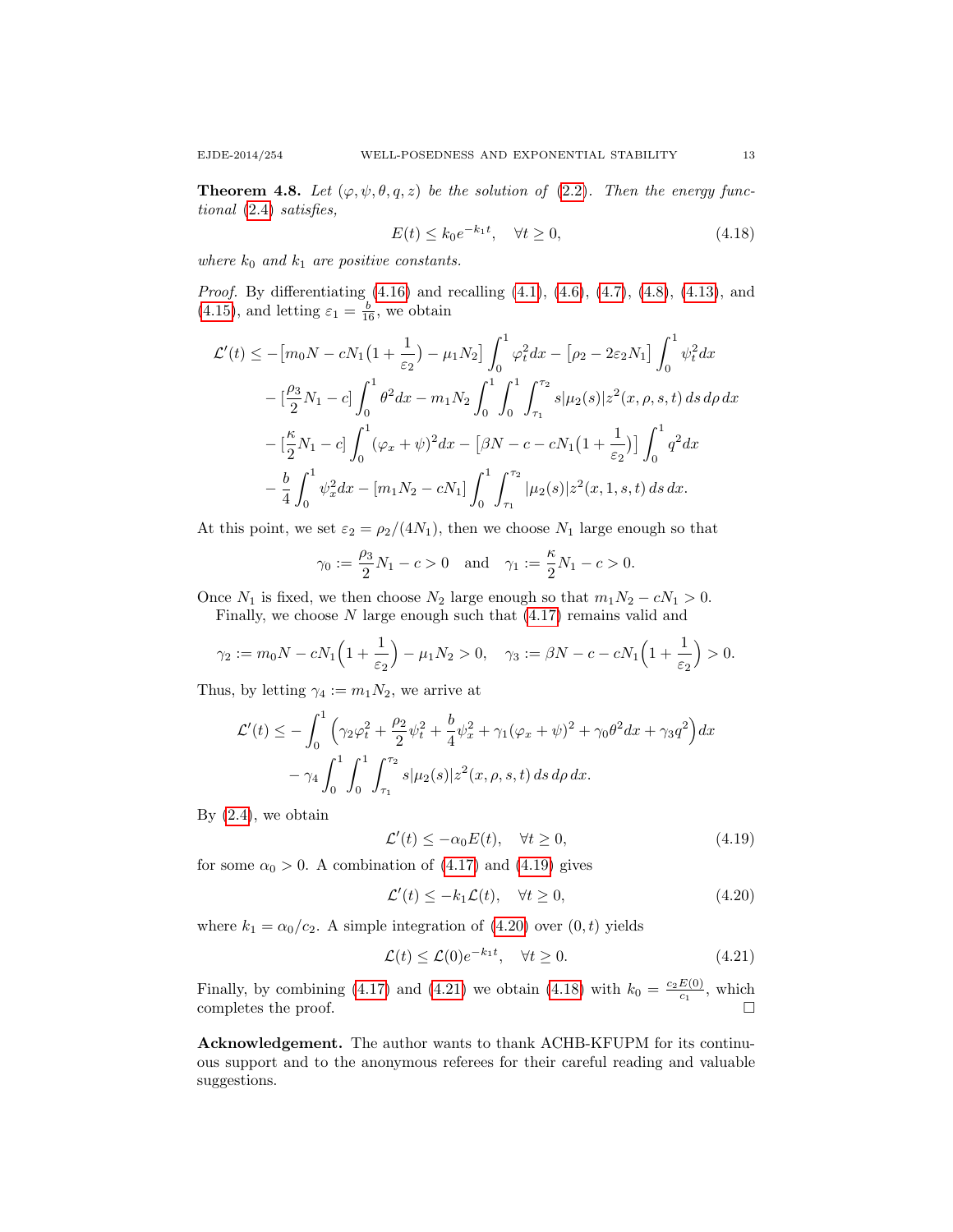#### **REFERENCES**

- <span id="page-13-6"></span>[1] Abdallah, C.; Dorato, P.; Benitez-Read, J.; Byrne, R.; Delayed positive feedback can stabilize oscillatory system, ACC. San Francisco, 3106–3107 (1993).
- <span id="page-13-11"></span>[2] Apalara, T. A,; Messaoudi, S. A,; Mustafa, M. I.; Energy decay in thermoelastic type III with viscoelastic damping and delay, Elect. J. Differ. Eqns.  $2012$  (128), 1–15 (2012).
- <span id="page-13-5"></span>[3] Beuter, A.; Bélair, J.; Labrie, C.; Feedback and delays in neurological diseases: a modeling study using dynamical systems, Bull. Math. Bio.,  $55$   $(3)$ ,  $525-541$  (1993).
- [4] Brezis, H.; Functional analysis, Sobolev spaces and partial differential equations, Springer (2010).
- <span id="page-13-0"></span>[5] Chandrasekharaiah, D. S.; Thermoelasticity with second sound: a review, Appl. Mech. Rev., 39 (3), 355–376 (1986).
- <span id="page-13-1"></span>[6] Chandrasekharaiah, D. S.; Hyperbolic thermoelasticity: a review of recent literature, Appl. Mech. Rev., **51** (12), 705-729 (1998).
- <span id="page-13-2"></span>[7] Coleman, B. D.; Hrusa, W. J.; Owen D. R.; Stability of equilibrium for a nonlinear hyperbolic system describing heat propagation by second sound in solids, Arch. Rational Mech. Anal. 94, 267–289 (1986).
- <span id="page-13-7"></span>[8] Datko, R.; Lagnese, J.; Polis, M. P.; An example on the effect of time delays in boundary feedback stabilization of wave equations, SIAM J. Control Optim. 24 (1), 152–156 (1986).
- <span id="page-13-21"></span>[9] Fernández Sare, H. D.; Racke, R.; On the stability of damped Timoshenko systems: Cattaneo versus Fourier law, Arch. Rational Mech. Anal., 194 (1), 221–251 (2009).
- <span id="page-13-22"></span>[10] Guesmia, A.; Messaoudi, S. A.; Soufyane, A.; Stabilization of a linear Timoshenko system with infinite history and applications to the Timoshenko-Heat systems, Elect. J. Diff. Equa., 2012 (193), 1–45 (2012).
- <span id="page-13-3"></span>Joseph, D. D.; Preziosi, L.; Heat waves, Reviews of Modern Physics 61 (1), 41-73 (1989).
- <span id="page-13-12"></span>[12] Kirane, M.; Said-Houari, B.; Existence and asymptotic stability of a viscoelastic wave equation with a delay, Z. Angew. Math. Phys. 62 (6), 1065–1082 (2011).
- <span id="page-13-13"></span>[13] Kirane, M.; Said-Houari, B.; Anwar, M.; Stability result for the Timoshenko system with a time-varying delay term in the internal feedbacks, Commun. Pure Appl. Anal.,  $10$  (2), 667–686 (2011).
- <span id="page-13-24"></span>[14] Liu, Z; Zheng, S.; Semigroups Associated with Dissipative Systems, Chapman Hall/CRC: Boca, Raton, (1999).
- <span id="page-13-4"></span>[15] Messaoudi, S. A.; Said-Houari, B.; Exponential stability in one-dimensional non-llinear thermoelasticity with second sound, Math. Meth. Appl. sci.,  $28$  (2), 205-232 (2005).
- <span id="page-13-20"></span>[16] Messaoudi, S. A.; Pokojovy, M.; Said-Houari, B.; Nonlinear damped Timoshenko systems with second sound-global existence and exponential stability, Math. Meth. Appl. Sci.,  $32$  (5), 505–534 (2009).
- <span id="page-13-14"></span>[17] Messaoudi, S. A.; Apalara, T. A.; Asymptotic stability of thermoelasticity type III with delay term and infinite memory, IMA J. Math. Contr. Info. dnt024 (2013).
- <span id="page-13-23"></span>[18] Muñoz Rivera, J. E.; Racke, R.; Mildly dissipative nonlinear Timoshenko systems-global existence and exponential stability, J. Math. Analy. and Appli.,  $276$  (1),  $248-278$  (2002).
- <span id="page-13-15"></span>[19] Mustafa, M. I.; Uniform stability for thermoelastic systems with boundary time-varying delay, J. Math. Anal. Appl. 383 (2), 490–498 (2011).
- <span id="page-13-16"></span>[20] Mustafa, M. I.; Exponential decay in thermoelastic systems with boundary delay, J. Abstr. Diff. Equa., 2 (1), 1–13 (2011).
- <span id="page-13-9"></span>[21] Mustafa, M. I.; Kafini, M.; Exponential Decay in Thermoelastic Systems with Internal Distributed Delay, Palestine J. Math. 2 (2), 287–299 (2013).
- <span id="page-13-10"></span>[22] Mustafa, M. I.; A uniform stability result for thermoelasticity of type III with boundary distributed delay, J. Abstr. Diff. Equa. Appl.,  $2(1)$ ,  $1-13(2014)$ .
- <span id="page-13-17"></span>[23] Nicaise, S.; Pignotti, C.; Stability and instability results of the wave equation with a delay term in the boundary or internal feedbacks. SIAM J. Control Optim. 45 (5), 1561–1585 (2006).
- <span id="page-13-8"></span>[24] Nicaise, S.; Pignotti, C.; Stabilization of the wave equation with boundary or internal distributed delay, Diff. Int. Equs. 21 (9–10), 935–958 (2008).
- <span id="page-13-18"></span>[25] Nicaise, S.; Valein, J.; Fridman, E.; Stability of the heat and of the wave equations with boundary time-varying delays Discrete Contin. Dyn. Syst. Ser. S 2 (3), 559–581 (2009).
- <span id="page-13-19"></span>[26] Nicaise, S.; Pignotti, C.; Interior feedback stabilization of wave equations with time dependent delay, Elect. J. Differ. Eqns. **2011** (41), 1-20 (2011).